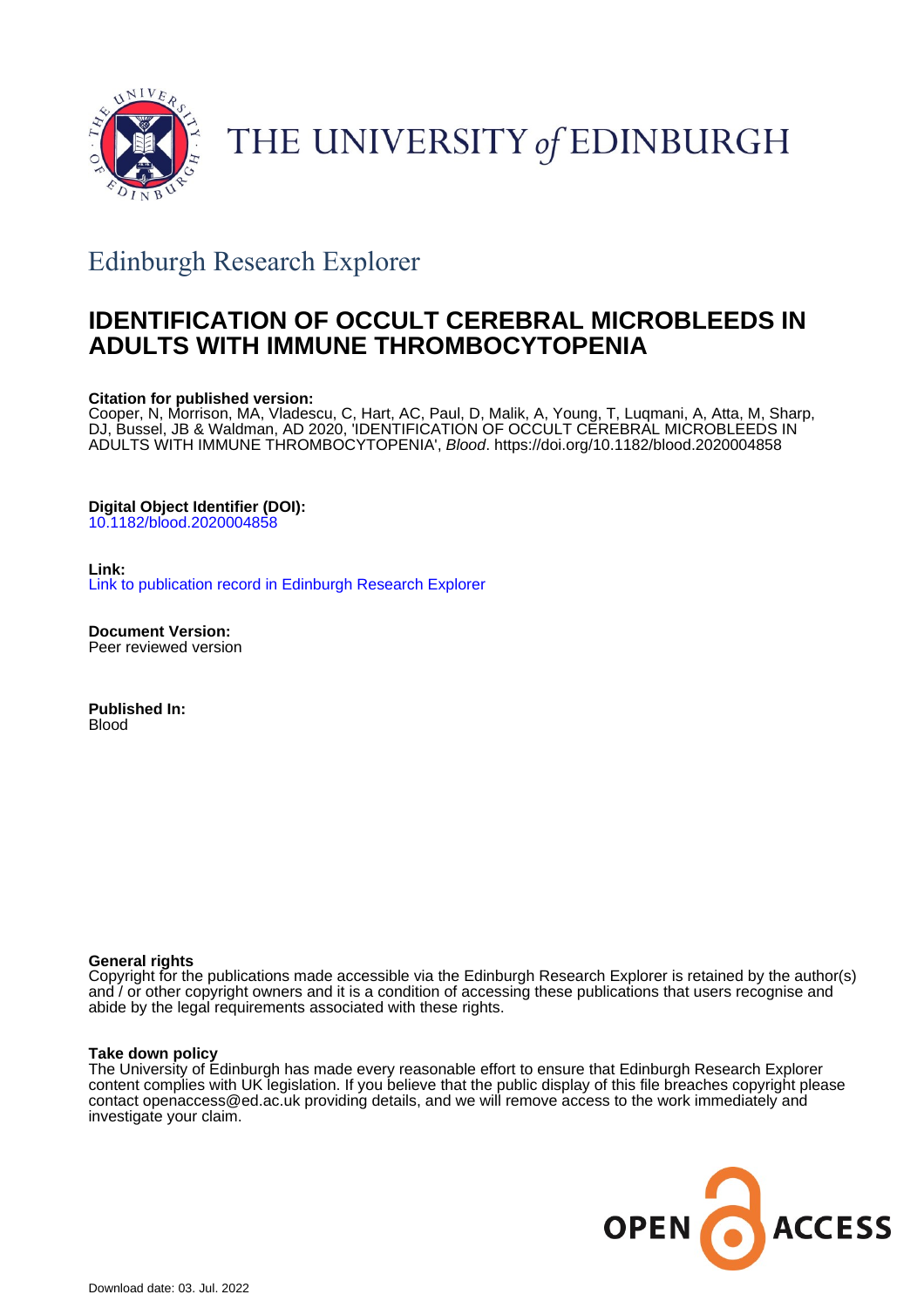Short title: CEREBRAL MICROBLEEDS IN IMMUNE THROMBOCYTOPENIA

# Identification of occult cerebral microbleeds in adults with immune thrombocytopenia

 $(i)$  The corrections made in this section will be reviewed and approved by a journal production editor.

Nichola Cooper<sup>1,2,\*</sup>,1,2,\*, Melanie A. Morrison, D<sup>2,3,\*,2,3,\*</sup>, Camelia Vladescu<sup>1</sup>, Alice C. J. Hart<sup>1,2</sup>, Deena Paul<sup>1</sup>, Amna Malik<sup>2</sup>, Thomas Young<sup>1</sup>, Asad Luqmani<sup>1</sup>, Maria Atta<sup>1</sup>, David J. Sharp<sup>3</sup>, James B. Bussel<sup>4</sup> and Adam D. Waldman,  $\boxed{D^{3,5}}$ 

<sup>1</sup>Department of Haematology, Hammersmith Hospital, London, United Kingdom;

<sup>2</sup>Department of Medicine and

<sup>3</sup>Department of Brain Sciences, Imperial College, London, United Kingdom;

<sup>4</sup>Weil-Cornell Medical Centre, New York Presbyterian Hospital, New York, NY; and

<sup>5</sup>Centre for Clinical Brain Sciences, University of Edinburgh, Edinburgh, United Kingdom

Correspondence: Nichola Cooper, 4S10C Commonwealth Bldg, Imperial College London Hammersmith-Campus, White City, London Q12 0NN, UK; e-mail: n.eooper@imperial.ac.uk. Correspondence: Nichola Cooper, 4S10C Commonwealth Bldg, Imperial College London Hammersmith Campus, White City, London Q12 0NN, UK; e-mail: n.cooper@imperial.ac.uk.

<sup>\*</sup>N.C. and M.A.M. contributed equally to this study.

## **Key Points**

- Brain SWI demonstrates occult cerebral microbleeds in almost 50% of patients with ITP and platelet counts less than  $30 \times 10^9$ /L.
- CMBs are associated with longer disease duration and lower nadir platelet count and may be a useful  $\bullet$ noninvasive marker of hemorrhagic risk.

## Abstract

Management of symptoms and prevention of life-threatening hemorrhage in immune thrombocytopenia (ITP) must be balanced against adverse effects of **available** therapies. Because current treatment guidelines based on platelet count are confounded by variable bleeding phenotypes, there is a need to identify new objective markers of disease severity for **improved** treatment stratification. In this cross-sectional prospective study of 49 patients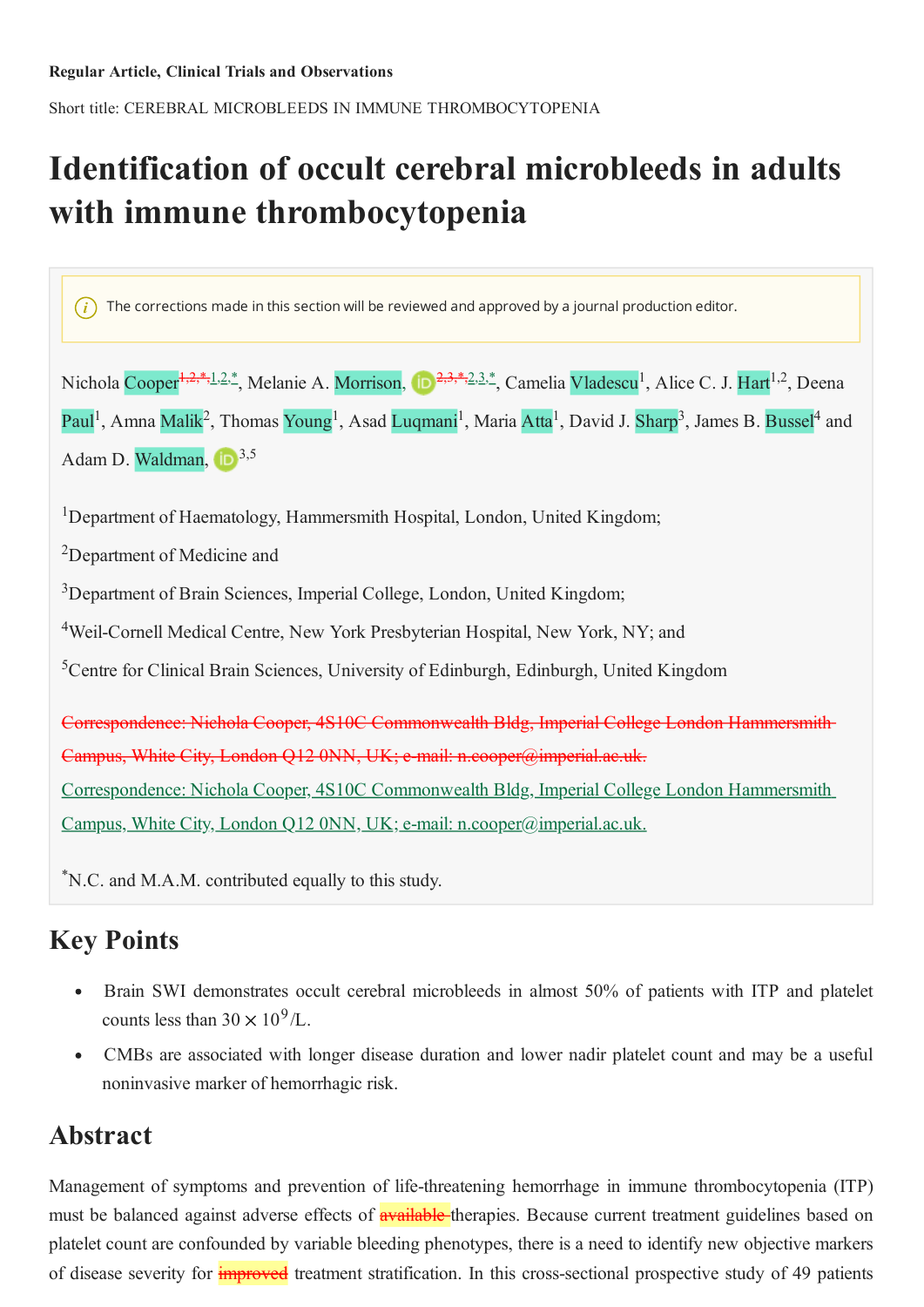with ITP and lowest recorded (nadir) platelet counts below  $30 \times 10^9$ /L and 18 aged-matched healthy controls, we used susceptibility-weighted magnetic resonance imaging to detect cerebral microbleeds (CMBs) as a marker of occult hemorrhage. CMBs were detected using a semiautomated method and correlated with clinical metadata using multivariate **Poisson-**regression analysis. No CMBs were detected in **health controlsHC**. In contrast, lobar CMBs were identified in 43% (21 of 49) of patients with ITP; prevalence increased with decreasing nadir platelet count  $(0/4, 15 \ge 15 \times 10^9/\text{L}; 2/9, 10-14 \times 10^9/\text{L}; 4/11, 5-9 \times 10^9/\text{L}; 15/25 \text{ of } 25, 5 \times 10^9/\text{L}; 4 \text{ of } 11,$  $\frac{5.9 \times 10^{9} \text{A}}{25.2 \text{ of } 9.10^{-14} \times 10^{9} \text{A}}$ ; 0 of 4,  $\geq 15 \times 10^{9} \text{A}$ ) and was associated with longer disease duration (P =  $7 \times 10^{-6}$ ), lower nadir platelet count (P = .005), lower platelet count at time of **magnetic resonance imaging** neuroimaging ( $P = .029$ ), and higher organ bleeding scores ( $P = .028$ ). Mucosal and skin bleeding scores, number of previous treatments, age, and sex were not associated with CMBs. Occult cerebral microhemorrhage is common in patients with moderate to severe ITP. Strong associations with ITP duration may reflect CMB accrual over time or more refractory disease. Although associated, neither low platelet count nor bleeding scores predict CMBs. Further longitudinal studies in children and adults will allow greater understanding of the natural history and clinical and prognostic significance of CMBs.

## **Visual Abstract**



Keywords: PLATELETS, autoimmune and alloimmune platelet disorders; cerebral microbleeds; immune thrombocytopenia; intracranial hemorrhage; magnetic resonance imaging; susceptibility-weighted imaging

## Introduction

Immune thrombocytopenia (ITP) is an uncommon autoimmune disorder in which an aberrant immune response results in thrombocytopenia, variable bleeding symptoms, fatigue, and impaired health-related quality of life.<sup>1</sup> A number of treatments are effective at increasing the platelet count, including steroids, other immunosuppressants, rituximab, splenectomy, and targeted thrombopoietin receptor agonists. Unfortunately, few are curative, and adults with ITP have a remission rate with medical therapy of only 30%.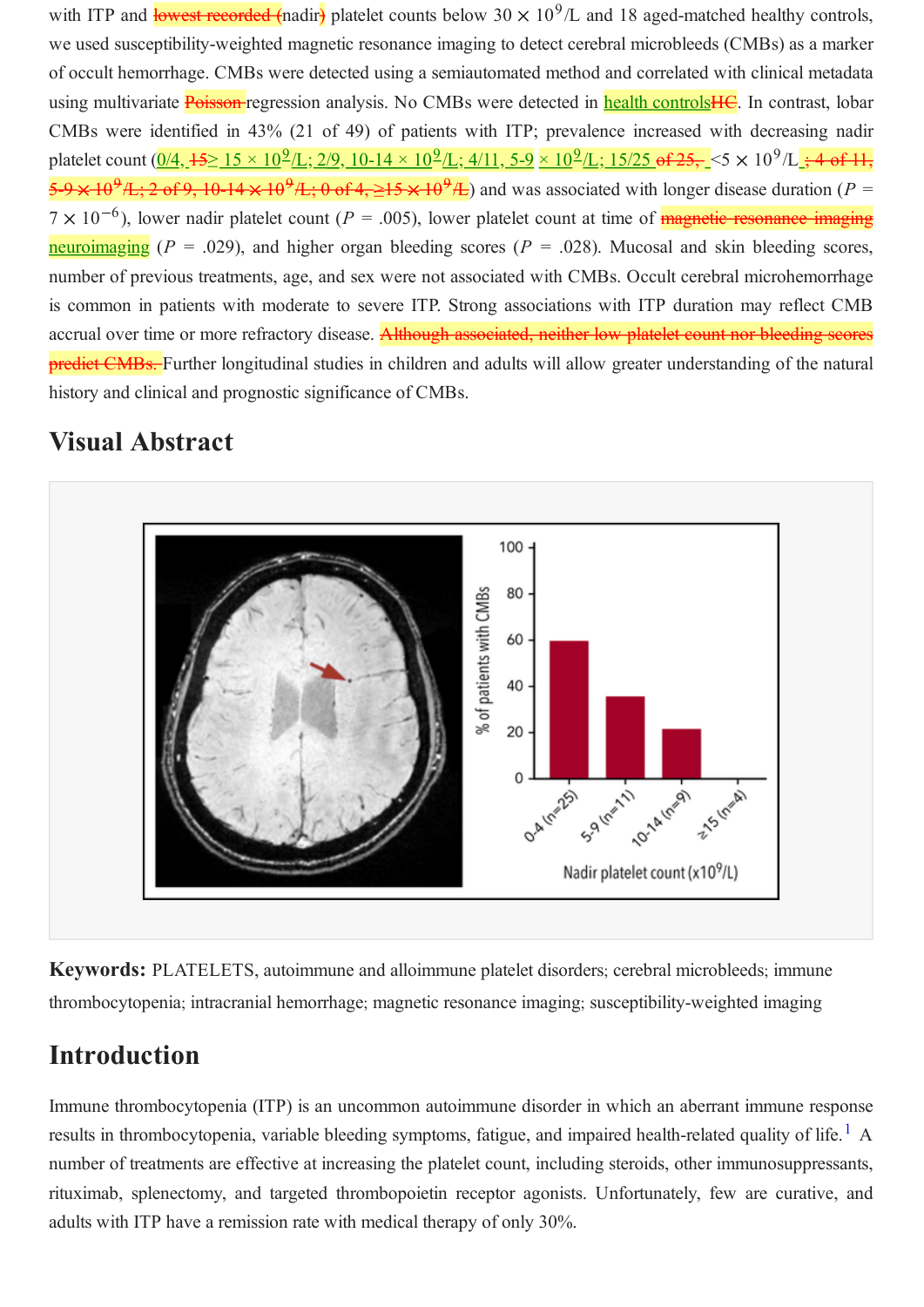Management strategies are therefore either symptom-directed or aimed to prevent more serious bleeding. However, as identified in the recent American Society of Hematology guidelines for ITP, there are limited data to guide management decisions.<sup>2</sup> Intracranial hemorrhage (ICH) is the most serious bleeding complication in patients with ITP and is associated with substantial morbidity and mortality,<sup>3</sup> yet existing methods to identify those patients at risk of serious bleeding have limited value. Although hematuria has been associated with development of ICH, $^3$  skin and mucosal bleeding scores do not have predictive value.<sup>4-6</sup> Consequently, the platelet count is frequently used to inform decisions to treat. Current guidelines recommend that adults with a platelet count < 20 to 30  $\times$  10<sup>9</sup>/L receive treatment, irrespective of bleeding symptoms.<sup>1,2,7</sup> Patients with the same platelet count, however, commonly exhibit very different degrees of bleeding symptoms. In contrast, children are currently treated according to bleeding symptoms, regardless of platelet count; this approach is partly informed by the low likelihood of severe bleeding and high spontaneous remission rate  $(80\% - 90\%)$  in children.<sup>7</sup> The incidence of occult or subclinical hemorrhage as a consequence of ongoing thrombocytopenia in ITP has not been systematically explored. Detection of such occult bleeding could identify hemorrhagic tendency in individual patients and better inform treatment strategies.

Cerebral microbleeds (CMBs) or microhemorrhages are tiny hemosiderin deposits, which can be detected in the brain noninvasively using susceptibility-sensitive magnetic resonance imaging (MRI) techniques.<sup>8</sup> In older populations, the presence of CMBs is associated with increased rates of dementia and vascular events.<sup>9,10</sup> CMBs are also characteristically identified and associated with cognitive impairment in specific disease conditions; for example, cerebral amyloid angiopathy<sup>11</sup> and traumatic diffuse axonal brain injury<sup>12</sup> and as a long-term effect of cranial radiotherapy.  $13,14$  Only 1 previous published study has explored CMBs in ITP, where a CMB was identified on gradient echo T2\* MRI in 1 of 27 children with short duration of ITP.<sup>15</sup> The overall frequency of CMBs, their relationship with severity and duration of ITP, and clinical bleeding scores are, however, unknown.

Although CMBs are detectable using widely used gradient echo T2\* MRI sequences, sensitivity to the presence of blood products is further improved in more recently available susceptibility-weighted imaging (SWI), which exploits phase information from the MRI signal to generate additional tissue contrast.<sup>16</sup> We hypothesized that imaging the brain for CMBs with SWI could provide a sensitive noninvasive biomarker of occult hemorrhage in ITP; this will identify patients with more hemorrhagic phenotypes and may as a result improve future stratification of treatment. This prospective study was designed to explore the incidence of CMBs in patients with ITP using SWI of the brain and understand the relationship between CMBs and platelet count, bleeding scores, disease duration, and treatment history.

### **Methods**

This study was approved by London-Surrey Borders Health Research Authority Ethics Committee and was conducted in accordance with the Declaration of Helsinki. Fifty patients attending the Hammersmith Hospital's ITP center (London, UK) were prospectively recruited between 2014 and 2018. Recruitment criteria included a diagnosis of ITP defined according to the International Working Party<sup>7</sup> as a platelet count <  $100 \times 10^9$ /L with exclusion of other causes of thrombocytopenia. Patients had at least 1 count less than 30  $\times$  10<sup>9</sup>/L during the course of their disease and no contraindications to MRI (eg, severe claustrophobia, metallic implants, shunts).

A dedicated imaging protocol including SWI (repetition time TR/echo time TE = 28 ms/20 ms, flip angle FA = 15,  $0.5 - \times 0.5$ -mm in-plane resolution, 1-mm slice thickness,  $35 - \times 45$ -cm FOV) was acquired on a 3-T clinical MRI system (VB19; Siemens Verio, Erlangen, Germany) for patients and 18 age-matched healthy controls. Although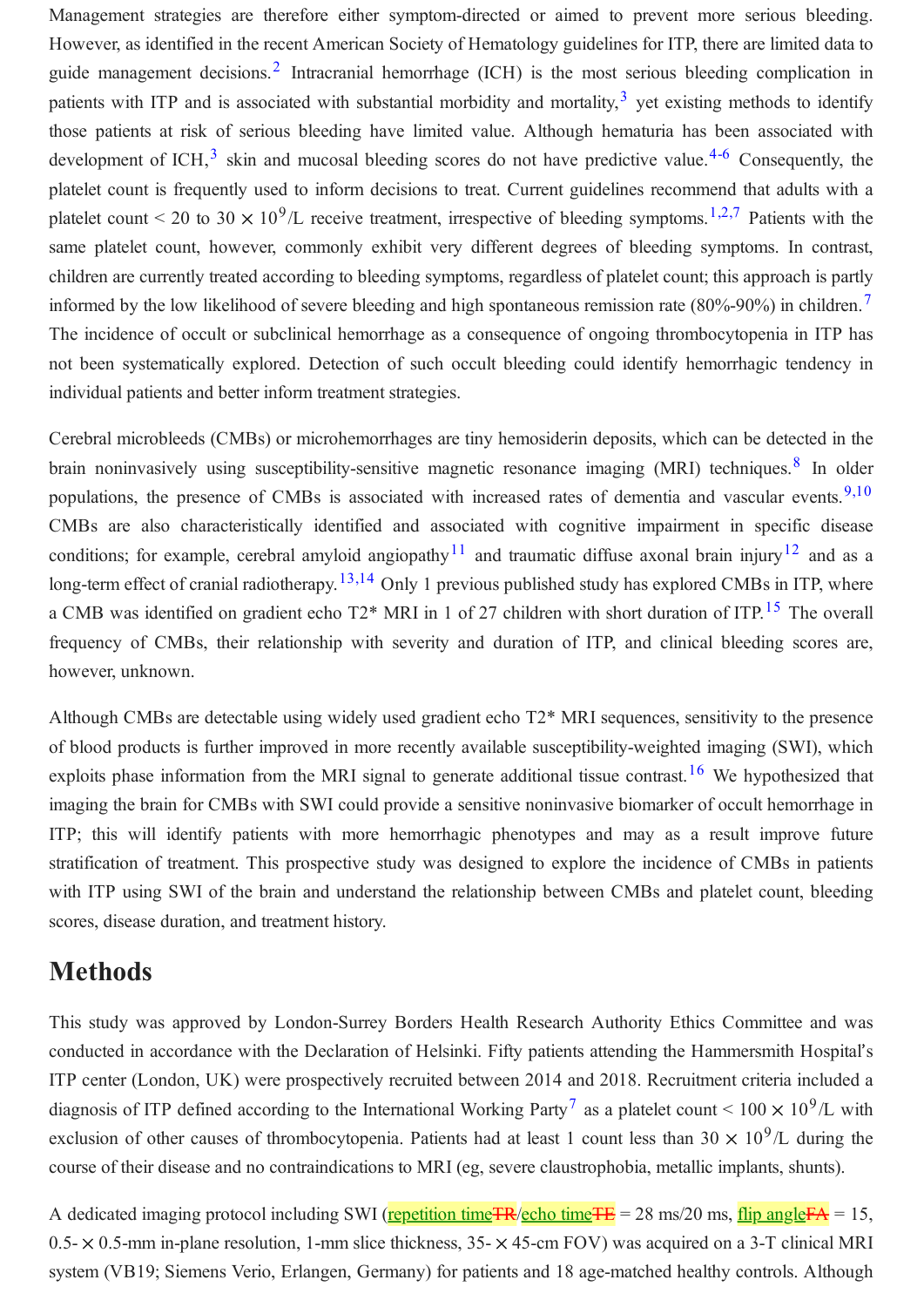the same imaging protocol was used for both cohorts, the healthy controls were recruited separate under a different ethics approval. CMBs were detected with a user-guided, semiautomated intensity-based detection algorithm<sup>17,18</sup> and verified by an experienced neuroradiologist blinded to clinical details. Skin mucosal organ (SMOG) bleeding scores were graded from 0 (best) to 5 (worst).<sup>6</sup> In addition to imaging data and bleeding score, clinical data including patient age, sex, current and lowest recorded platelet count (nadir), duration of disease, and treatment history were collected.

A series of univariate Poisson regressions were performed to explore potential relationships between the total number of CMBs on SWI and clinical data. SMOG bleeding scores were factored into 2 groups: a bleeding score of 0 or 1 or a bleeding score of 2 or greater. Variables significantly associated with presence of CMBs in univariate analysis were included in a multivariate model. Patient age and sex were modeled as covariates.

### **Results**

Patient demographics are summarized in Table 1. One outlier with more than 50 CMBs had previously received total body irradiation for a stem cell transplantation and was therefore excluded from further analysis. SMOG bleeding scores were available for 42 of the remaining 49 patients. The healthy control group included 18 subjects (6 female) ranging from 21 to 64 years (mean, 45.4 years).

| Table 1. |  |
|----------|--|
|          |  |

 $(i)$  The table layout displayed in this section is not how it will appear in the final version. The representation below is solely purposed for providing corrections to the table. To preview the actual presentation of the table, please view the Proof.

| Clinical/demographic characteristics       | Patients without CMBs $(N = 28)$ |                |                | Patients with CMBs $(N = 21)$ |              |                |                |              |
|--------------------------------------------|----------------------------------|----------------|----------------|-------------------------------|--------------|----------------|----------------|--------------|
| Female, no. of patients (%)                | 15(54)                           |                |                | 14(67)                        |              |                |                |              |
| Age at time of MRI (y), mean (range)       | $42(20-84)$                      |                |                |                               | $40(18-69)$  |                |                |              |
| Age at time of diagnosis (y), mean (range) | $37(15-83)$                      |                |                |                               | $29(3-63)$   |                |                |              |
| Disease duration (mo), mean (range)        | $63(1-232)$                      |                |                |                               | $124(4-486)$ |                |                |              |
| Platelet count day of MRI, mean (range)    | $109(11-393)$                    |                |                |                               | 73 (4-327)   |                |                |              |
| Lowest platelet count, mean (range)*       | $8(0-25)$                        |                |                |                               | $4(1-13)$    |                |                |              |
| Number of prior treatments, mean (range)   | $4(1-8)$                         |                |                |                               | $6(1-17)$    |                |                |              |
| Bleeding score                             | $0-1$                            | $\overline{2}$ | 3              | $4 - 5$                       | $0-1$        | $\overline{2}$ | $\mathbf{3}$   | $4 - 5$      |
| Skin, no. of patients                      | 6                                | $\tau$         | 11             | $\mathbf{0}$                  | 6            | $\overline{4}$ | $\overline{7}$ | $\theta$     |
| Visible mucosae, no. of patients           | 14                               | $8\,$          | $\overline{2}$ | $\theta$                      | 8            | 5              | $\overline{4}$ | $\theta$     |
| Organs, no. of patients                    | 15                               | 6              | 3              | $\mathbf{0}$                  | 10           | $\mathbf{1}$   | 5              | $\mathbf{1}$ |
| Diabetes, no. of patients                  | $\boldsymbol{0}$                 |                |                | $\boldsymbol{0}$              |              |                |                |              |
| Hypertension, no. of patients              | 1                                |                |                | 1                             |              |                |                |              |

#### Patient demographics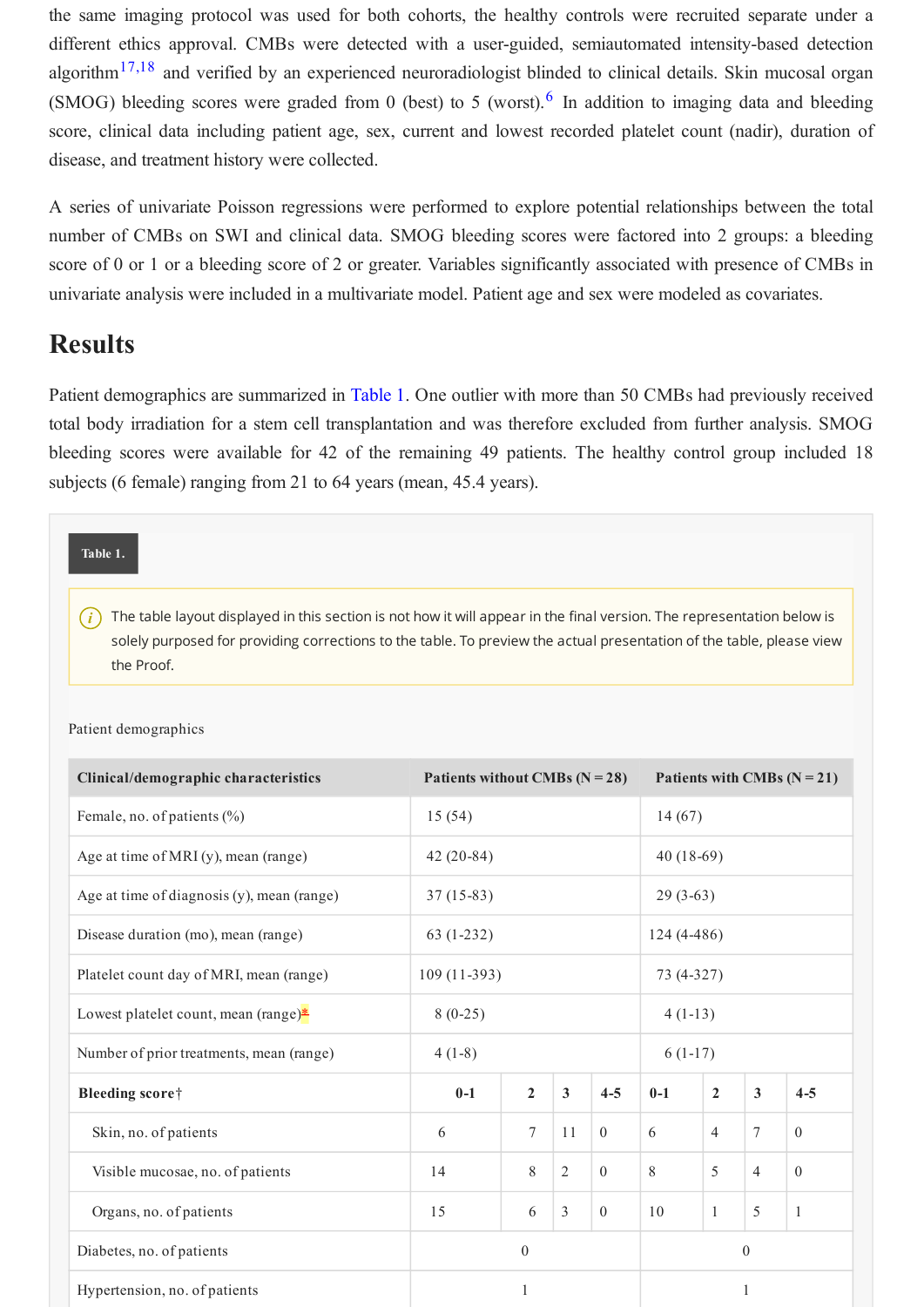| Heart disease, no. of patients                                                                   |  |  |  |  |  |  |
|--------------------------------------------------------------------------------------------------|--|--|--|--|--|--|
| Antiplatelet/anticoagulant agents, no. of patients                                               |  |  |  |  |  |  |
|                                                                                                  |  |  |  |  |  |  |
| <b>Table Footnotes</b><br>*Nadir platelet count, measured as the lowest recorded platelet count. |  |  |  |  |  |  |

### **Presence of CMBs**

CMBs were identified in 21 of 49 patients with ITP (43%). Most CMBs were between 1 and 5 mm in diameter and variably distributed throughout the brain (Figure 1). Six patients  $(12%)$  had 1 CMB; 11  $(22%)$  had between 2 and 4 CMBs; and 5 patients (9.8%) exhibited 5 or more CMBs. Fourteen of 33 patients younger than 45 years had CMBs: 5 had 1 CMB and 9 patients had >1 CMB. Three of 8 patients in the age range of 45 to 60 years had CMBs; 1 had 1 CMB and 2 had >1 CMB. Four of 8 patients older than 60 years had >1 CMB. No CMBs were identified in any of the 18 healthy control subjects.



### **Factors associated with CMBs**

Multivariate analysis revealed that CMBs were more likely in patients with lower platelet counts, both nadir ( $P =$ .005,  $\alpha$  = .01) and at time of MRI (P = .029,  $\alpha$  = .05), with increasing disease duration (P = 7.11  $\times$  10<sup>-6</sup>,  $\alpha$  = .001) and higher SMOG organ bleeding scores ( $P = .028$ ,  $\alpha = .05$ ) when adjusted for age and biological sex ( Figure 2). Skin SMOG score were not associated with CMBs, and mucosal SMOG scores showed association only in the univariate analysis.  $P$  values and incidence rate ratios for the univariate and multivariate analyses are listed in Table 2.

Figure 2.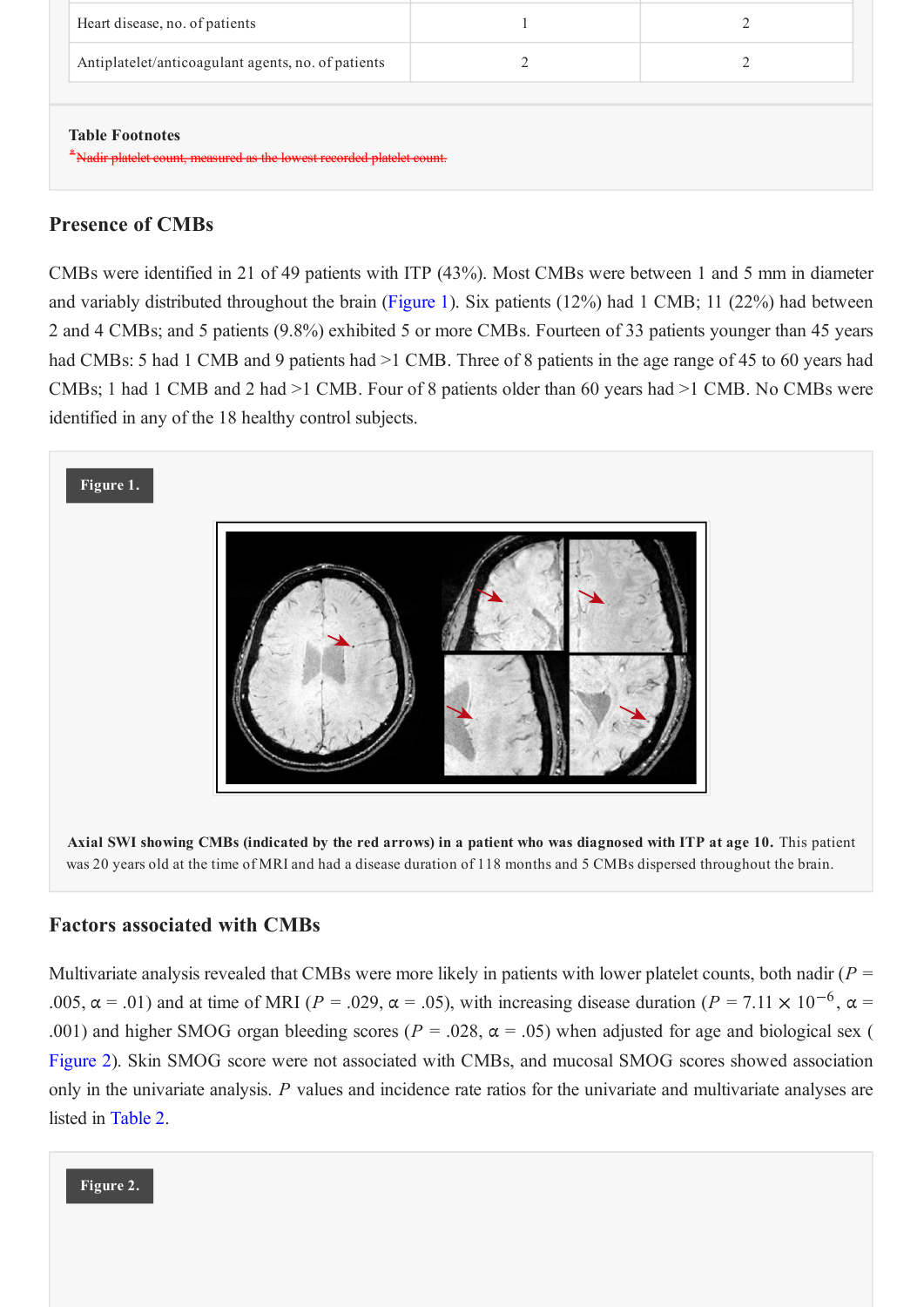

Visual representation of the relationship between number of CMBs and significant risk factors. (A) Platelet count at time of MRI. (B) Nadir platelet count (lowest recorded). (C) Disease duration. (D) Organ bleeding score. Each data point corresponds to a different patient with ITP. For better visualization, patients without CMBs were labeled with a different shape, the outlier patient with 56 bleeds was excluded, and the range of panel D was set to a maximum of 8 (not all patients shown in panels A-C had organ bleeding scores).

#### Table 2.

The table layout displayed in this section is not how it will appear in the final version. The representation below is  $(i)$ solely purposed for providing corrections to the table. To preview the actual presentation of the table, please view the Proof.

Multivariate analysis of CMB presence and clinical characteristics of patients with ITP

|                                         | Univariate Poisson analysis |                              | <b>Multivariate Poisson analysis</b> |                              |  |
|-----------------------------------------|-----------------------------|------------------------------|--------------------------------------|------------------------------|--|
| <b>Characteristic</b>                   | Incidence rate<br>ratio     | $\boldsymbol{P}$             | Incidence rate<br>ratio              | $\boldsymbol{P}$             |  |
| Disease duration, each additional month | 1.00(1.00, 1.01)            | $2.06 \times 10^{-5}$<br>*** | 1.01(1.00, 1.01)                     | $7.11 \times 10^{-6}$<br>*** |  |
| Platelet count, at time of MRI          | 0.992(0.988,<br>0.996)      | $2.71 \times 10^{-4}$<br>*** | 0.994(0.989,<br>1.00)                | $.029*$                      |  |
| Platelet count, low point               | 0.879(0.824,<br>0.939)      | $1.28 \times 10^{-4}$<br>*** | 0.867(0.786,<br>0.957)               | $.005**$                     |  |
|                                         |                             |                              |                                      |                              |  |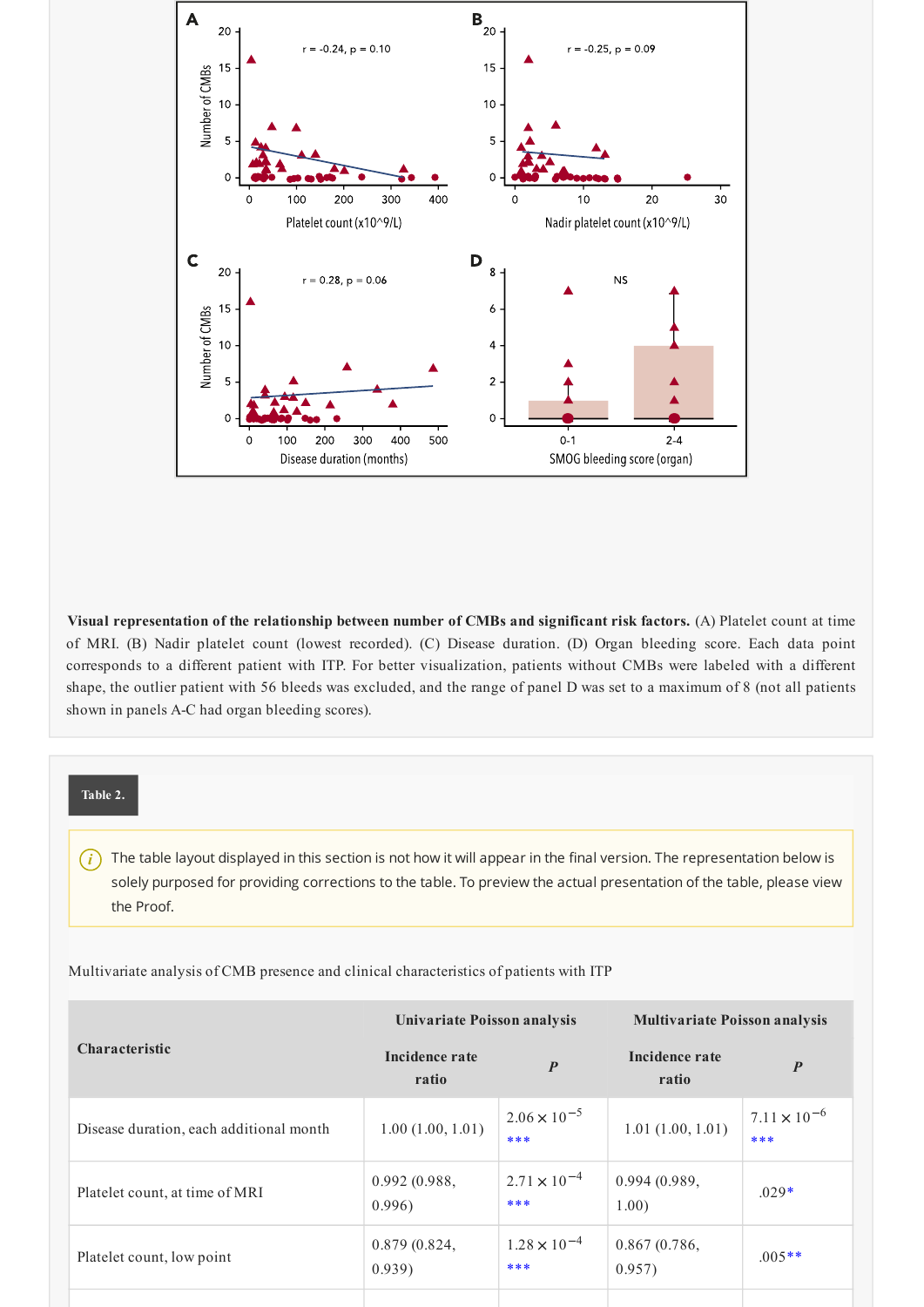| Number of treatments, each additional<br>treatment | 1.10(1.03, 1.16)      | $.003**$                     | 0.928(0.831,<br>1.04) | .187    |
|----------------------------------------------------|-----------------------|------------------------------|-----------------------|---------|
| SMOG $(\geq 2)$ , organ†                           | 3.27(1.86, 5.76)      | $4.10 \times 10^{-5}$<br>*** | 2.32(1.10, 4.90)      | $.028*$ |
| SMOG $(\geq 2)$ , mucosal†                         | 2.40(1.29, 4.48)      | $.006**$                     | 1.09(0.444,<br>2.65)  | .857    |
| SMOG $(\geq 2)$ , skin†                            | 0.837(0.469,<br>1.49) | .547                         | Not included          |         |
| Age, each additional year                          | 0.995(0.980,<br>1.01) | .534                         | 1.01(0.990,<br>1.03)  | .350    |
| Sex, male                                          | 1.63(1.02, 2.60)      | $.042*$                      | 0.786(0.382,<br>1.62) | .513    |

#### **Table Footnotes**

\*\*\* Significant at an  $\alpha$  level of .001;

\*\* significant at an  $\alpha$  level of .01:

\* significant at an  $\alpha$  level of .05.

<sup>†</sup>Bleeding score were factored into 2 groups: a score of 0 or 1 or a score of 2 or greater. Scores were not available for 8 patients.

The proportion of patients with CMBs increased with lower nadir platelet count (Figure 3). CMBs were identified in 15 of 25 (60%) patients with nadir counts less than  $5 \times 10^9$ /L, 4 of 11 (36%) patients with nadir counts between 5 and 9  $\times$  10<sup>9</sup>/L, and 2 of 9 (22%) patients with counts between 10 and 14  $\times$  10<sup>9</sup>/L, whereas patients with lowest counts above  $15 \times 10^9$ /L did not have CMBs (n = 4). This observation was not influenced by age at presentation or duration of ITP.



Increased cerebral microbleeds seen with lower nadir platelet counts. [Comment: Action: Delete Note: This edit could not be executed, so it is carried out as an instruction for production team to act on. No further action is required from your side on this. Edit: j](A) With decreasing nadir platelet count, there was a greater percentage of patients w[Comment: Action: Delete Note: This edit could not be executed, so it is carried out as an instruction for production team to act on. No further action is required from your side on this. Edit: d][Comment: Action: Insert Note: This edit could not be executed, so it is carried out as an instruction for production team to act on. No further action is required from your side on this. Edit: d]ith CMBs. There were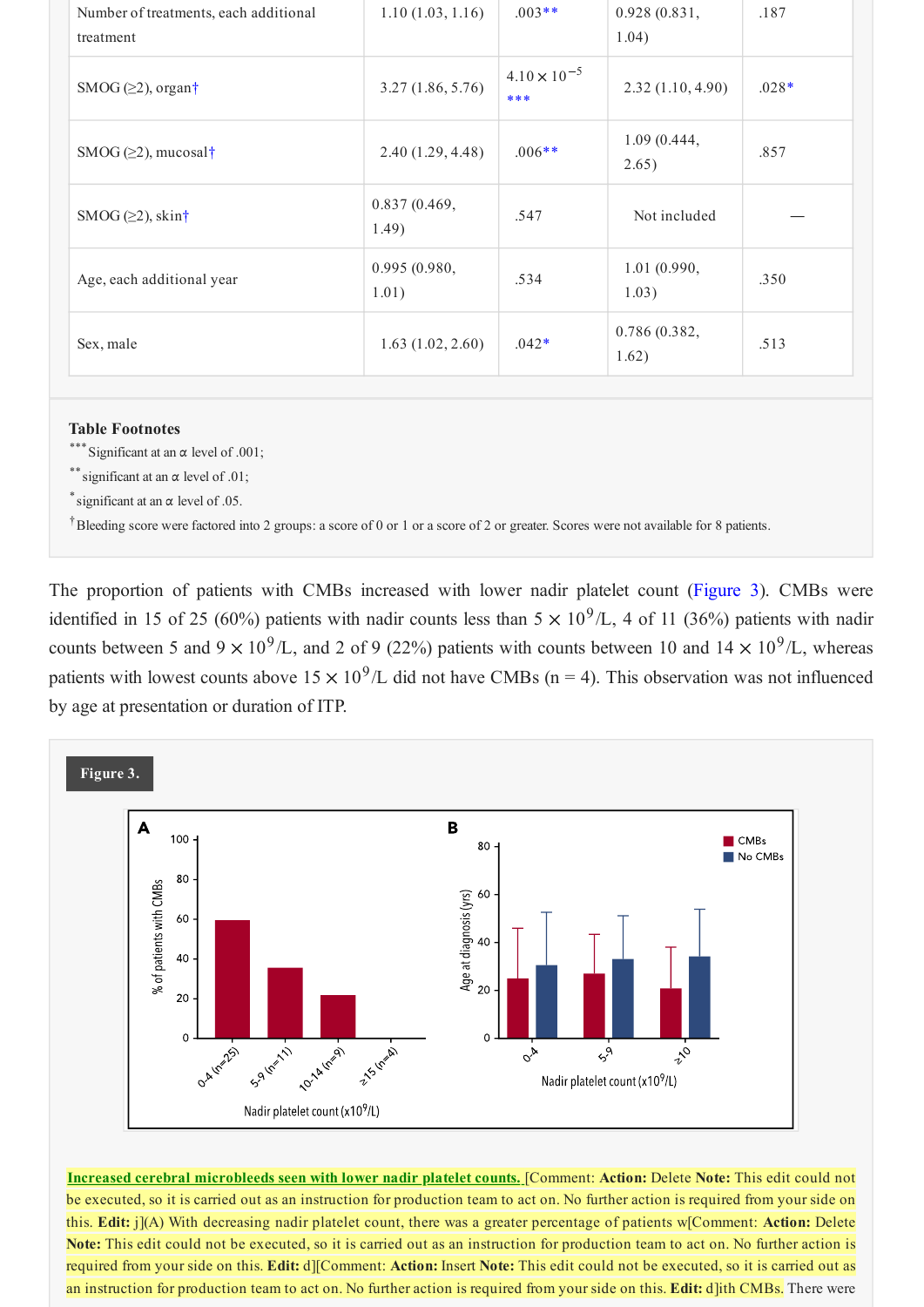no differences in age at diagnosis and only subtle differences in disease duration between these groups. (B) For patients in a given nadir platelet count range, age at diagnosis did not significantly affect CMB incidence.

Nine patients with a median nadir platelet counts of 2 (range, 1-12) had been diagnosed with ITP in childhood (median age, 14 years; range, 3-17 years), with a median disease duration of 118 months (range, 41-338 months) at the time of the MRI. Six of these 9 patients had CMBs, 3 of whom had been managed with observation and received only rescue treatment of severe bleeding events over a period of more than 10 years. Patients with more than 5 CMBs included 3 patients refractory to multiple lines of treatment: 1 who had also suffered a minor nonconcussive head injury when the platelet count was  $1 \times 10^9$ /L and 1 patient with a long duration of thrombocytopenia with no treatment (diagnosed in childhood, platelet count between 5 and  $15 \times 10^9$ /L for >10 years).

## **Discussion**

Using SWI, we showed for the first time that nearly half of patients with nadir platelet count less than 15  $\times$  $10<sup>9</sup>/L$  have CMBs in varying lobar regions of the brain. CMBs were not identified in any of the healthy control subiects in this study. This is consistent with historical data where CMBs are not observed in healthy young individuals,  $10,19$  and their detection in patients younger than 45 years can therefore be attributed confidently to ITP. Detection of CMBs is known to increase with age in healthy individuals, although the rate of 44% (7 of 16) in patients 45 years or older in our cohort is still much higher than the prevalence of 6.5% at age 45 to 50 years, rising to 16.8% at age 60 to 69 years reported by the largest population-based study of CMBs in healthy aging individuals.<sup>20</sup> The substantially higher CMB incidence in our study compared with the only previously published work in children with ITP is likely to reflect longer disease duration, differing adult and pediatric disease phenotypes, and greater sensitivity of SWI compared with gradient echo T2\* sequences.

Our results demonstrate a clear link between severe thrombocytopenia and occult brain microhemorrhage, evidenced by increasing incidence of CMBs with lower platelet counts, both at nadir and at the time of MRI. More than 50% of patients with nadir platelet counts less than  $15 \times 10^9$ /L, however, did not have detectable CMBs, despite similar average age and disease duration. Platelet count alone is therefore an important but incomplete predictor of occult hemorrhage in patients with ITP. This variation in presence of CMBs at the same platelet count, and the lack of association with skin and mucosal bleeding scores suggests that SWI provides a specific noninvasive biomarker of central nervous system hemorrhagic tendency that could enable further stratification of disease phenotypes.

The strong association observed with disease duration could indicate that CMBs accumulate over time but may also reflect a group of patients with more refractory disease. This agrees with other data showing poorer clinical outcome in patients with long durations of thrombocytopenia.<sup>21</sup>

Although the study was not designed to predict ICH risk, a significant association was noted between CMB and high organ bleeding scores, and the 1 patient in our study who had previously had ICH also had one of the highest CMB counts. These observations are in keeping with the hypothesis that CMBs reflect risk of more significant bleeding.

Existing cohort studies have shown a correlation between platelet count less than  $20 \times 10^9$ /L and bleeding, <sup>22</sup> and current clinical guidelines recommend a platelet threshold of 20 to 30  $\times$  10<sup>9</sup>/L for treatment in adults.<sup>7</sup> No CMBs were detected in patients with nadir platelet counts above  $15 \times 10^9$ , although the very small number in this group limits the conclusions that can be drawn about their absence in those with higher counts.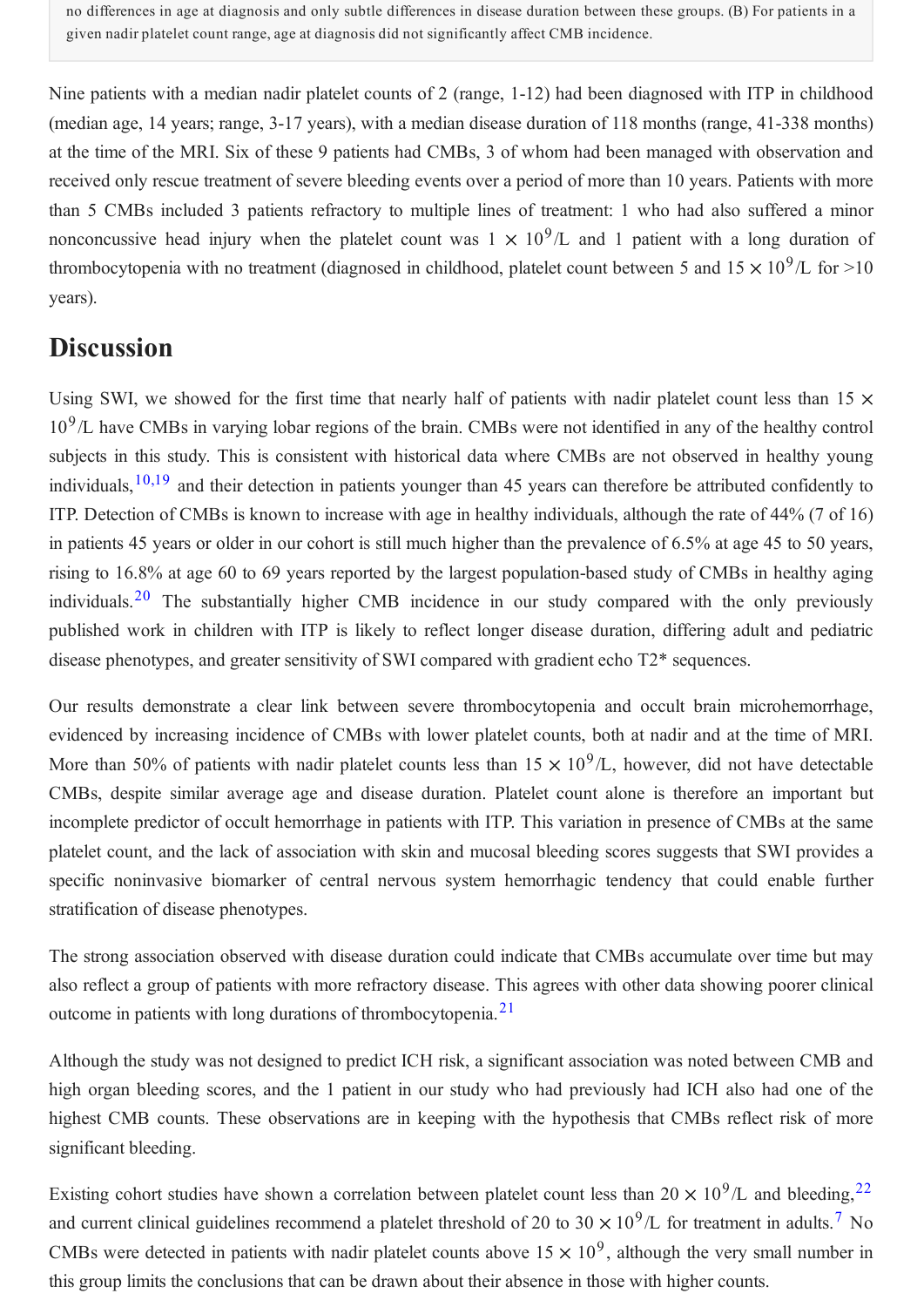A number of patients in this cohort were diagnosed with ITP in childhood and some were not treated for long periods of time, in accordance with current pediatric guidelines. The high incidence of CMBs, including multiple lesions, in this subgroup and the lack of correlation between CMB and skin or mucosal bleeding scores suggests that current approaches to treatment based on clinical symptomatology alone may not appropriately protect patients from occult CNS bleeds.

The cross-sectional nature of the imaging data limits insights into the natural history of microbleeds in ITP and, in particular, separating the effects of disease duration alone from refractory phenotypes. Furthermore, the absence of correlative data with cognition or fatigue also precludes evaluation of any associative or mechanistic links with CMBs; the clinical relevance of CMBs in ITP with regard to short- and long-term neurologic function is therefore not yet clear. CMBs are strongly associated with neurologic sequelae in a number of neurodegenerative conditions,  $8$  after external beam radiotherapy  $13$  and traumatic brain injury,  $12$  and further, weaker associations with cognitive impairment are seen more widely in elderly populations.<sup>9</sup> The pathophysiology underlying microhemorrhage in those circumstances is primarily of damage to brain microvasculature, whereas the mechanism by which CMBs develop in ITP is not yet clear.

Many patients with ITP have no symptoms, and deciding whether to treat can be difficult. Conversely, some patients are refractory to multiple treatments, and balancing the adverse effects of higher-intensity treatment against the potential risk of bleeding is challenging. Our findings indicate that applying a treatment threshold based on platelet count alone could result in some patients being overtreated and others undertreated.

Further longitudinal study of CMB in wider populations of children and adults with ITP and correlation with neurocognitive and fatigue features will allow greater understanding of their natural history and clinical and prognostic significance. Future SWI examination of patients who have had ICH will also help to establish whether CMB burden is indeed a risk factor for ICH.

In summary, brain SWI demonstrates that occult microhemorrhage is common in moderate to severe ITP and provides a noninvasive biomarker of bleeding tendency. Although the clinical and prognostic implications of these findings are not yet clear and we would therefore not recommend using brain SWI to inform current patient management, it may provide a useful future adjunct to existing criteria for clinical decision making in adults and children with this challenging disease.

## **Acknowledgments**

This study was funded in part by the Imperial College **NIHRNational Institute for Health Research** Bioresources Cancer Theme and Imaging Theme and the UK ITP Patient Support Organization.

## **Authorship**

Contribution: N.C. and A.D.W. designed the study, analyzed the results, and wrote the paper. M.A.M. analyzed the MRI data and wrote the paper. J.B.B. analyzed the results and metadata and wrote the paper. C.V., A.C.J.H., T.Y., D.P., A.M., M.A., and A.L., and D.J.S. collected clinical metadata, consented patients, arranged MRI examinations, contributed to data analysis, and wrote the paper.

Conflict-of-interest disclosure: The authors declare no competing financial interests.

### **REFERENCES**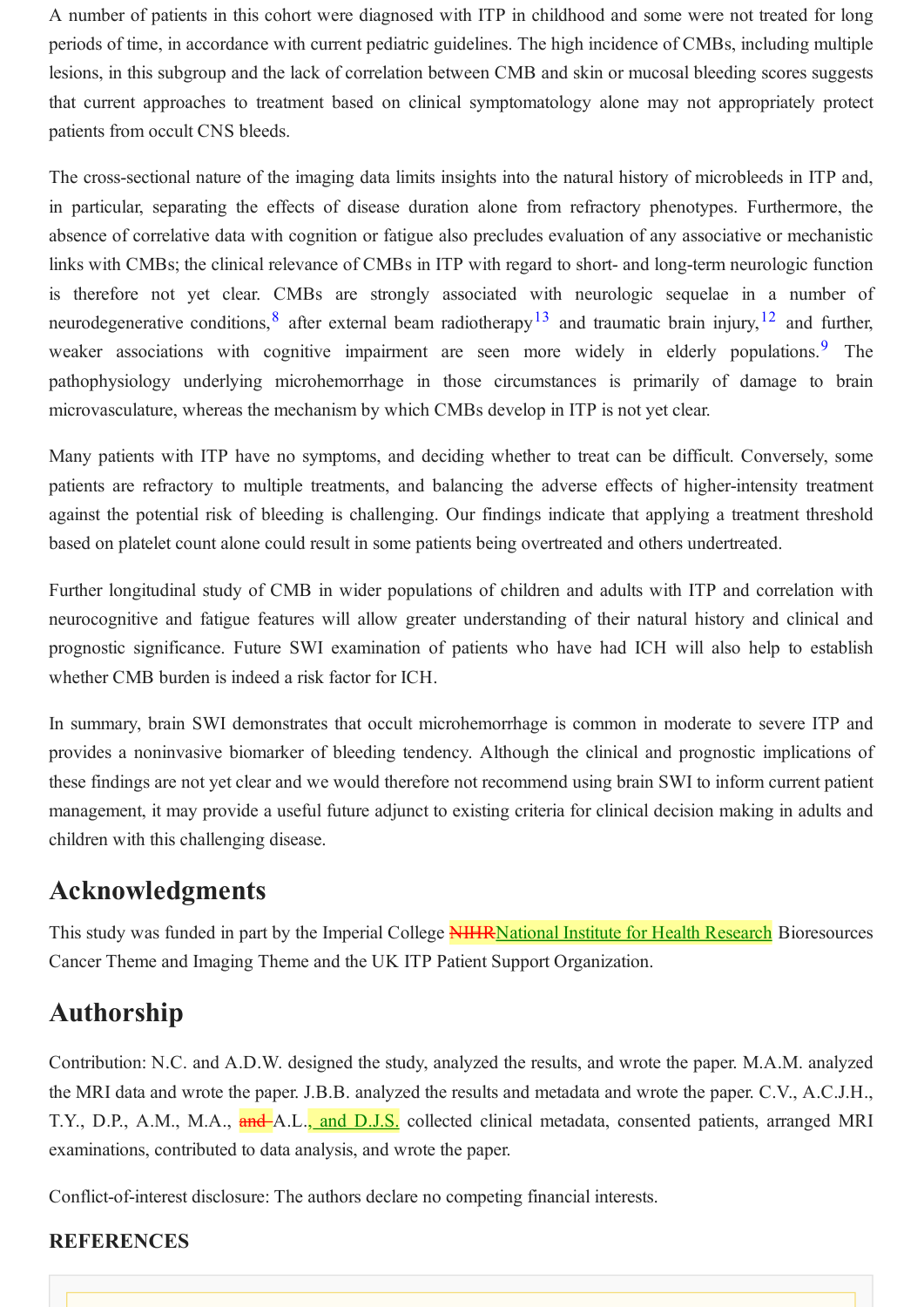- 1. Cooper N, Ghanima W. Immune thrombocytopenia. N Engl J Med. 2019;381(10):945-955.
- 2. Neunert C, Terrell DR, Arnold DM, et al. American Society of Hematology 2019 guidelines for immune thrombocytopenia [published correction appears in *Blood Adv.* 2020;4(2):252]. *Blood*  $Adv. 2019;3(23):3829-3866.$
- 3. Psaila B, Petrovic A, Page LK, Menell J, Schonholz M, Bussel JB. Intracranial hemorrhage (ICH) in children with immune thrombocytopenia (ITP): study of 40 cases. *Blood*. 2009;114(23):4777-4783.
- 4. Khellaf M, Michel M, Schaeffer A, Bierling P, Godeau B. Assessment of a therapeutic strategy for adults with severe autoimmune thrombocytopenic purpura based on a bleeding score rather than platelet count. Haematologica. 2005:90(6):829-832.
- 5. Page LK, Psaila B, Provan D, et al. The immune thrombocytopenic purpura (ITP) bleeding score: assessment of bleeding in patients with ITP. Br J Haematol. 2007;138(2):245-248.
- 6. Rodeghiero F, Michel M, Gernsheimer T, et al. Standardization of bleeding assessment in immune thrombocytopenia: report from the International Working Group. *Blood*. 2013;121(14):2596-2606.
- 7. Provan D, Arnold DM, Bussel JB, et al. Updated international consensus report on the investigation and management of primary immune thrombocytopenia. Blood Adv. 2019;3(22):3780-3817.
- 8. Haller S, Vernooij MW, Kuijer JPA, Larsson EM, Jäger HR, Barkhof F. Cerebral Microbleeds: Imaging and Clinical Significance. Radiology. 2018;287(1):11-28.
- 9. Akoudad S, Wolters FJ, Viswanathan A, et al. Cerebral microbleeds are associated with cognitive decline and dementia: the Rotterdam Study. JAMA Neurol. 2016;73(8):934-943.
- 10. Akoudad S, Portegies ML, Koudstaal PJ, et al. Cerebral microbleeds are associated with an increased risk of stroke: The Rotterdam Study. Circulation. 2015;132(6):509-516.
- 11. Pasi M, Pongpitakmetha T, Charidimou A, et al. Cerebellar microbleed distribution patterns and cerebral amyloid angiopathy. Stroke. 2019;50(7):1727-1733.
- 12. Huang YL, Kuo YS, Tseng YC, Chen DY, Chiu WT, Chen CJ. Susceptibility-weighted MRI in mild traumatic brain injury. Neurology. 2015;84(6):580-585.
- 13. Morrison MA, Hess CP, Clarke JL, et al. Risk factors of radiotherapy-induced cerebral microbleeds and serial analysis of their size compared with white matter changes: A 7T MRI study in 113 adult patients with brain tumors. *J Magn Reson Imaging*. 2019;50(3):868-877.
- 14. Roddy E, Sear K, Felton E, et al. Presence of cerebral microbleeds is associated with worse executive function in pediatric brain tumor survivors. Neuro-oncol. 2016;18(11):1548-1558.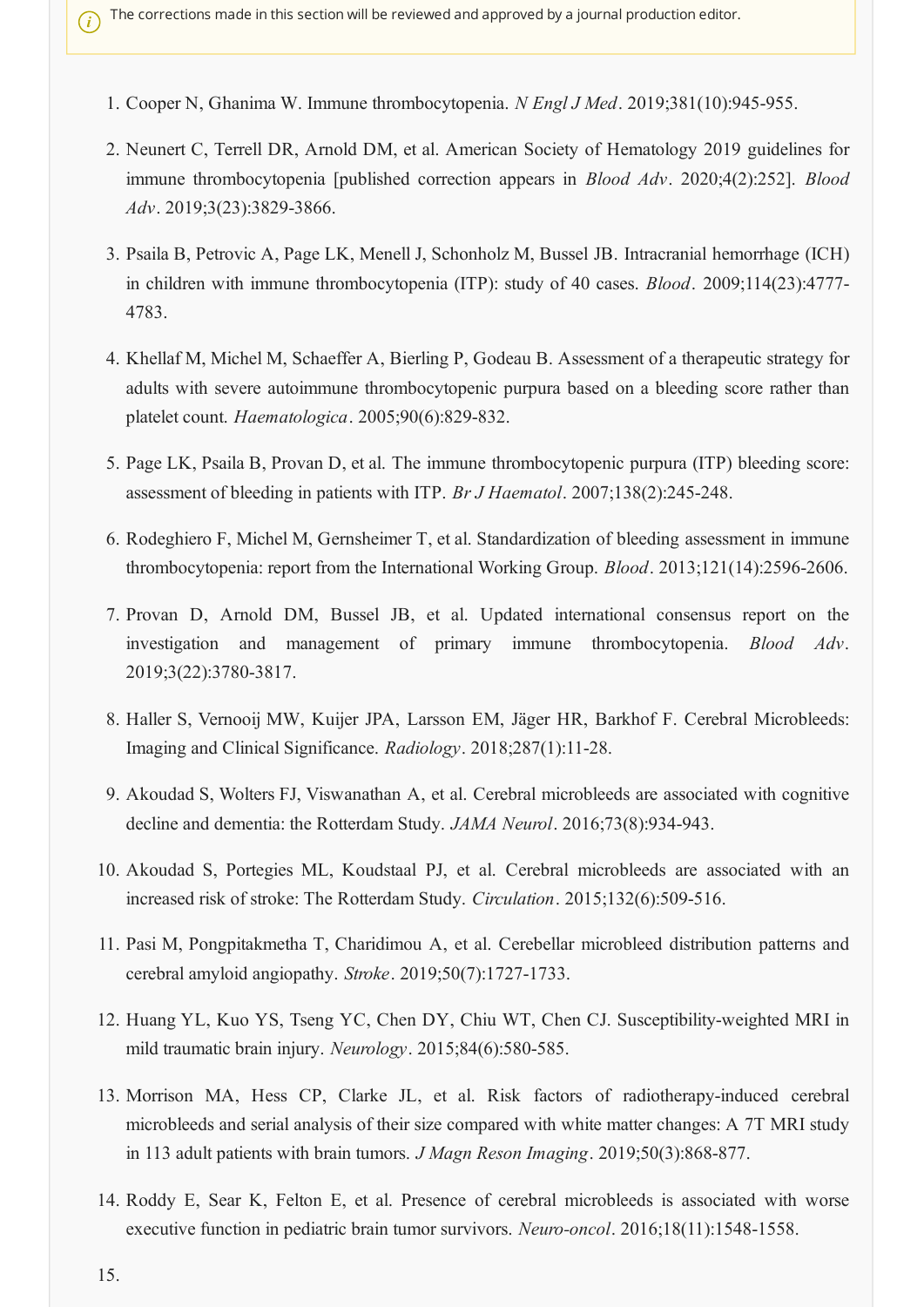Flores A, Buchanan GR. Occult hemorrhage in children with severe ITP. *Am J Hematol*. 2016;91(3):287-290.

- 16. Haacke EM, Mittal S, Wu Z, Neelavalli J, Cheng YCN. Susceptibility-weighted imaging: technical aspects and clinical applications, part 1. *AJNR Am J Neuroradiol*. 2009;30(1):19-30.
- 17. Bian W, Hess CP, Chang SM, Nelson SJ, Lupo JM. Computer-aided detection of radiationinduced cerebral microbleeds on susceptibility-weighted MR images. *Neuroimage Clin*. 2013;2:282-290.
- 18. Morrison MA, Payabvash S, Chen Y, et al. A user-guided tool for semi-automated cerebral microbleed detection and volume segmentation: Evaluating vascular injury and data labelling for machine learning. *Neuroimage Clin*. 2018;20:498-505.
- 19. Husseinzadeh H, Chiasakul T, Gimotty PA, et al. Prevalence of and risk factors for cerebral microbleeds among adult patients with haemophilia A or B. *Haemophilia*. 2018;24(2):271-277.
- 20. Poels MM, Vernooij MW, Ikram MA, et al. Prevalence and risk factors of cerebral microbleeds: an update of the Rotterdam scan study. *Stroke*. 2010;41(10 Suppl):S103-S106.
- 21. Cohen YC, Djulbegovic B, Shamai-Lubovitz O, Mozes B. The bleeding risk and natural history of idiopathic thrombocytopenic purpura in patients with persistent low platelet counts. *Arch Intern Med*. 2000;160(11):1630-1638.
- 22. Piel-Julian ML, Mahévas M, Germain J, et al; CARMEN Investigators Group. Risk factors for bleeding, including platelet count threshold, in newly diagnosed immune thrombocytopenia adults. *J Thromb Haemost*. 2018;16(9):1830-1842.

### **Footnotes**

#### **Text Footnotes**

Data sharing: Data sharing: For original data, please contact n.cooper@imperial.ac.uk.

The publication costs of this article were defrayed in part by page charge payment. Therefore, and solely to indicate this fact, this article is hereby marked " advertisement" in accordance with 18 USC section 1734.

## **Queries and Answers**

**Query:** If you or your coauthors have an ORCID ID that you did not provide at submission, but you would like to include it in this publication, please provide it in the Author Details. If any ORCID IDs were provided at submission, they have been placed in the author line in this article. Please confirm that they are correct. If you do not have an ORCID ID and would like one, you can register for your unique digital identifier at https://orcid.org/register.

**Answer:** Thank you, we have added ORDCID IDs for the authors that wish to provide them.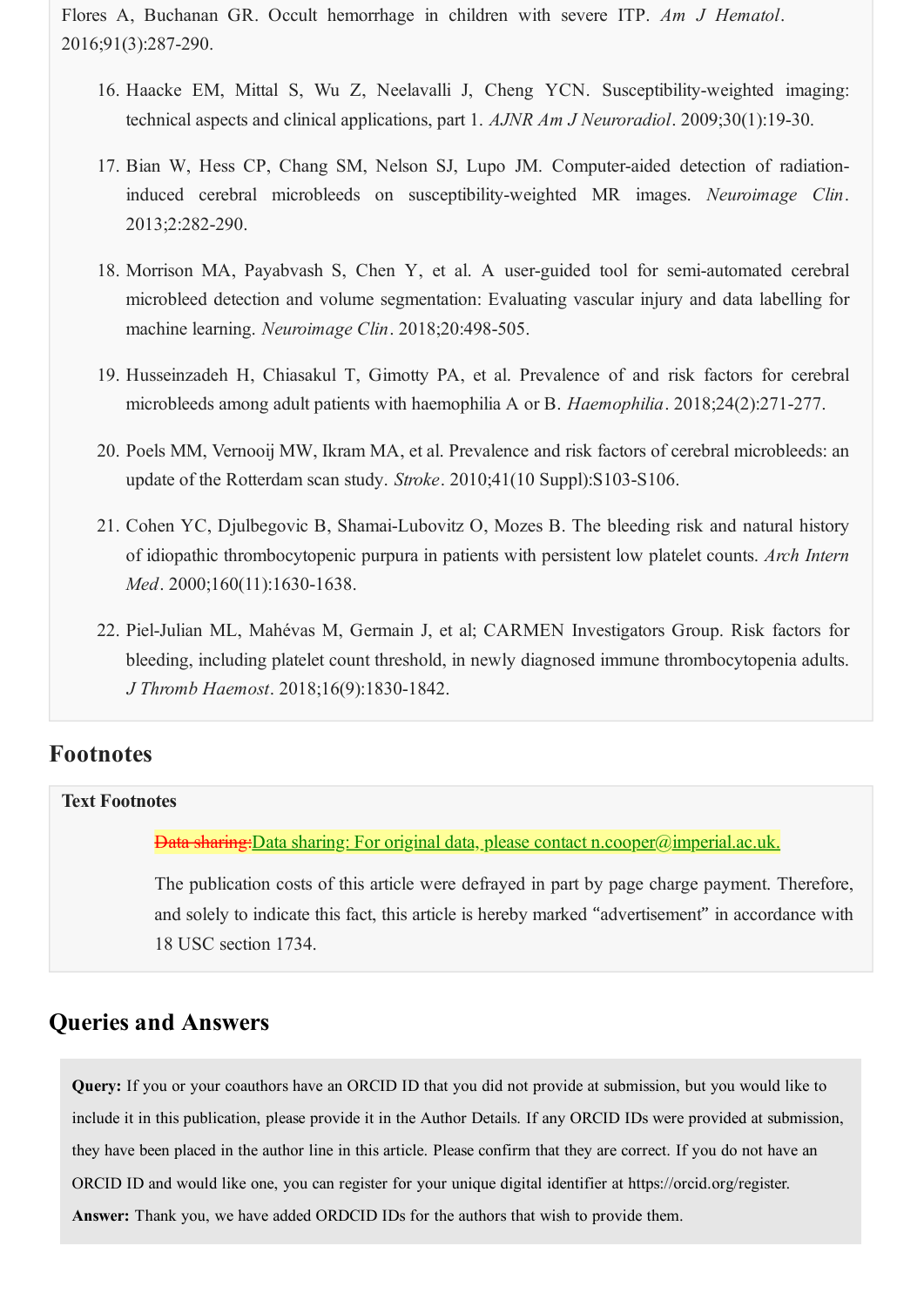**Query:** To ensure correct PubMed indexing and searchability for all authors, the surname has been highlighted for each author in the author line. Please confirm the surnames are correctly highlighted and, if any changes are needed, edit the given name and surname in the Author Details. If the surname includes multiple parts, ensure that all parts are highlighted.

**Answer:** The surnames are correct. Thank you.

**Query:** Please verify the accuracy of all author names and affiliations. **Answer:** Author names and affiliations are correct.

**Query:** Your figures may have been altered to conform to *Blood* style, which includes, but is not limited to, standard colors and fonts. Please check your figures and legends carefully to make sure the labeling and data are correct, including references to color and/or shading in the legend, and mark any necessary alterations in your proofs. Use the color names in the *Blood* color palette that can be accessed at the link provided in the email notification that accompanied this proof.

**Answer:** The figures and legends are correct. Thank you.

**Query:** Please review all of your figures carefully to verify that their presentation is acceptable. **Answer:** Their presentation is acceptable. Thank you.

**Query:** Please shorten abstract by 28 words. Please note that all abbreviations must be defined at first use. **Answer:** We have shortened our abstrast. Thank you.

**Query:** Please spell out HC at only mention. **Answer:** Corrected. Thank you.

**Query:** If your article has a required visual abstract or you have chosen optionally to provide a visual abstract (limited to specific article types), then please check the visual abstract carefully and confirm whether it meets with your approval, or if changes are needed.

**Answer:** We approved of the visual abstract. Thank you.

**Query:** Reference 7 was cited out of order in text; therefore, references were renumbered and reordered. Please verify.

**Answer:** Thank you for correcting this.

**Query:** Please spell out TR/TE, FA, and FOV at only mentions in text.

**Answer:** Done. Thank you.

**Query:** In Table 1, please provide explanation of dagger footnote symbol.

**Answer:** This footnote has been removed as the Table no longer reads nadir platelet now.